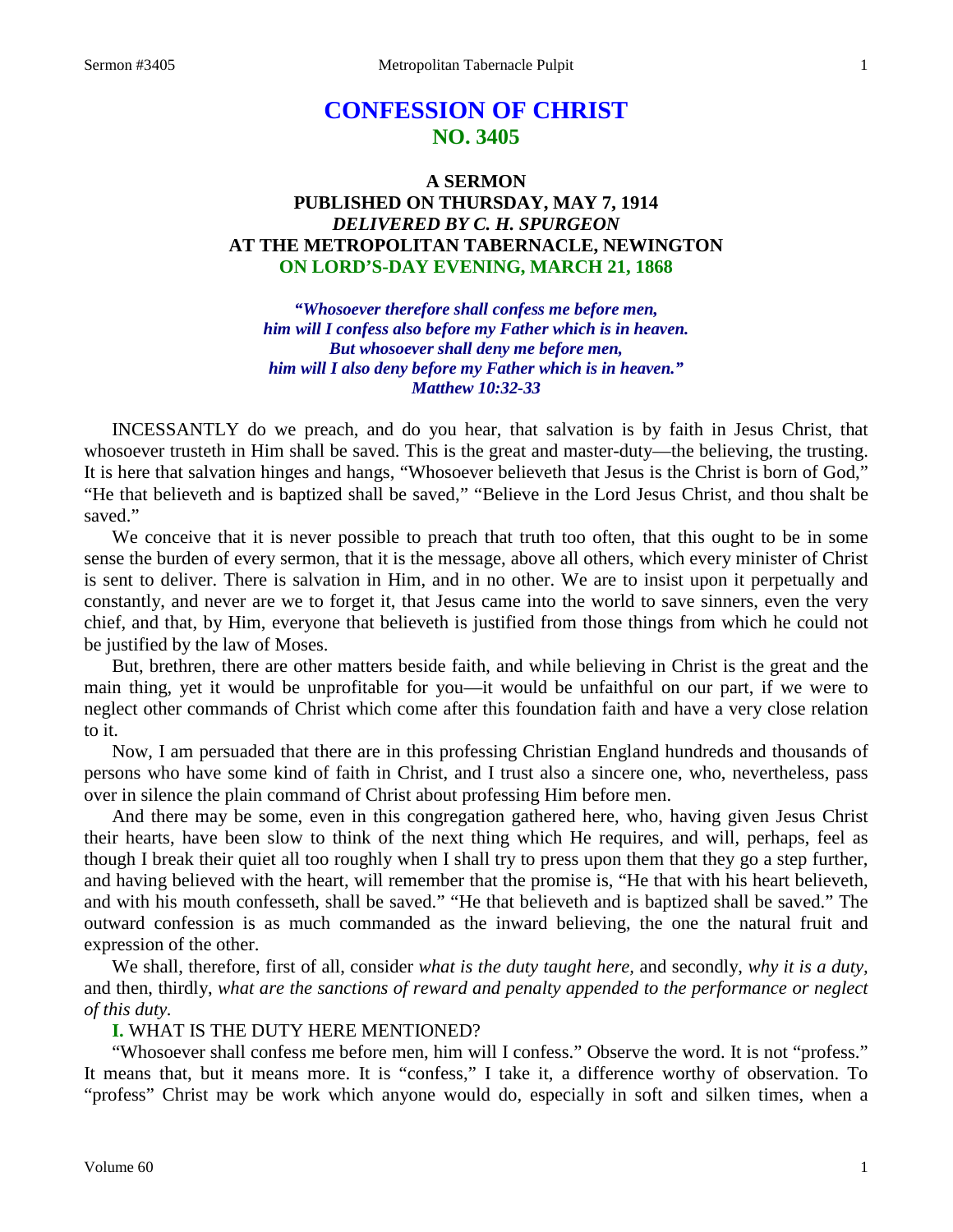profession may even be remunerative, when it may even add respectability to a man's character and make his path smooth.

But the "confession" has this difference in it—it is a kind of thing that comes out when a sort of accusation is brought. A man professes Christ before his brethren because they will all be pleased with him for it. Another man in the midst of enemies, who will revile and persecute him, pleads guilty to the blessed impeachment of being a Christian, confesses that what they count a crime he counts a virtue, while they have him brought up, as it were, before their judgment seat, the crime alleged is, that this man is a follower of Christ, and therefore to be scoffed at, to be badgered, and otherwise maltreated, the man saith, "I am guilty, if it be guilt, I am thus vile, and rejoice in it, and I hope to be viler in it, I confess Christ, that He is mine, and I am His."

I think that is an obvious difference between profession and confession, there may be other differences, but we shall not be detained with them now. This seems to me to be clear beyond dispute. To "profess" Christ is but an easy thing, to "confess" Him implies that the circumstances make that confession a deed of courage, exposing the confessing soul to peril and penalty. But he gladly accepts the suffering or the shame and confesses that what may seem to be a foolish thing to others, is a wise thing to him. He confesses Christ.

I will also remark that in the Greek it is, "Whosoever confesseth *in* me before men," by which is meant that *he makes a confession of being in with Christ,* he holds Christ's doctrines, desires to imbibe Christ's Spirit, to follow Christ's example. He does in effect say, "There are two sides, sirs, you ask me which I take, I confess that I am in with Christ, for the battle of life, I am His servant, His soldier, I will follow His banner, and come what may of it, I throw down the gauge of battle to all His adversaries. I confess in Christ.

You may confess in the world, you may confess your love for pleasure, for wealth, for sin, but I will make my confession in Christ." That is, without doubt, the meaning of these words. It is not the profession by taking up the name of Christian, it is the confession, under dangerous circumstances, of the whole of Christ's teaching and kingdom, and taking all the consequences thereof.

Now, when ought a man to do this? It is a duty, when and how ought he to do it? I answer that *as soon as ever a soul has believed in Christ, its next duty is to confess in Christ*. It ought never to be delayed, and where it has been, the delay ought to be made up by a speedy obedience. If you ask me what is the first confession a man ought to make, I shall reply that, according to Scripture, it is *by baptism.*

As soon as ever the Philippian jailor had believed, Paul took him the same hour of the night and baptized him—baptized him into the name of the Father, and of the Son, and of the Holy Ghost. When Philip met the eunuch, and had explained to him the Scriptures and so discipled him, the very next thing the eunuch said was, "See, here is water; what doth hinder me to be baptized?" Everywhere throughout Scripture we read sentences like this, "They that gladly received his word were baptized." And from the days of John, the precursor of Christ, to the conclusion of the history of the apostle, we continually find that to all believers the command was given, "Rise, and be baptized." It is the confession of Christ.

Peter says that baptism is "not the putting away of the filth of the flesh, but the answer of a good conscience toward God." It is a conscience enlightened and instructed, saying in outward symbol to God, "I desire to be buried with Christ, and to rise with Christ, hence forth to be a dead man to my old self and my old sin, and being now a new creature, wholly Christ's, to live alone for Him."

Oh! how men have marred this most instructive ordinance! How they first of all put away the very ordinance itself in reducing it to drops of water, which never could set forth as in parable or picture, a burial! How they then took away the proper subjects of it, and substituted unconscious infants for the intelligent believer in Christ, who comes forth and says, "Thus I follow Christ, who in the waters of Jordan went down and commenced His glorious kingdom upon the earth by Himself fulfilling righteousness by His baptism there!"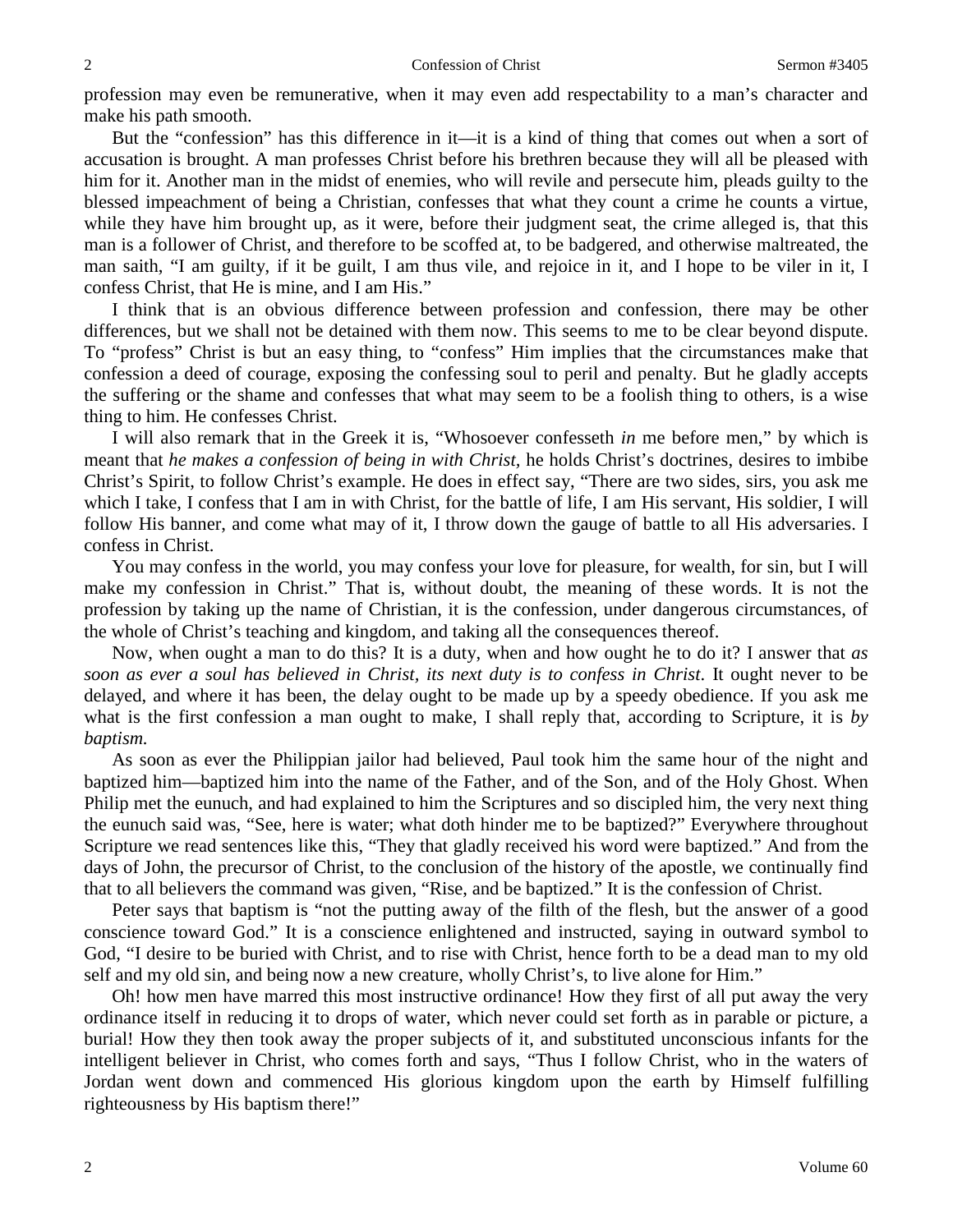#### Sermon #3405 Confession of Christ 3

I charge you, my brother, search the Scriptures. I am preaching to you only what Peter preached on the day of Pentecost. We are no inventors of this doctrine, but the grand old classic of God's inspired New Testament is our warrant, and if men would cast away all mere ecclesiastical habit, and once more bring everything to the test of the Bible, and the Bible alone, methinks they would see that the Scripture baptism is an ordinance for believers, wherein and whereby they confess Christ to be Savior, and Lord, and King, and devote themselves, their powers and influence, as well as possessions, to His service. I ask none of you to accept this merely because it is my teaching, but because it is according to the Old Book, and if so, accept it and obey it as Christ's law.

But the next thing every believer ought to do is this, we read in the epistle to the Corinthians, thus they gave, "They gave themselves first to the Lord, and afterwards to us by the will of God." It is the duty, then, of the believer in Christ to confess His Master by giving himself up to some Christian church. Let him find out under whose ministry he will be best edified, in whose membership he can most sweetly find rest, let him not be ashamed to go to that church and say, "Receive me, I am a brother in Christ." Let him not blush. Let our sisters never blush to acknowledge that they have trusted in the Crucified, that they are His servants, that they desire now and henceforth to dwell with His people, and to be numbered with His disciples.

Some of you, I am sure, are doing very wrong, and losing much benefit to your own souls, by not casting in your lot with the people of God. "When these were met together," we read in the Acts of the apostles, "they went to their own company." Birds of a feather flock together, and if you are a bird of Paradise, seek out others and say, "I cast in my lot with you, where you dwell, I will dwell, where you worship, I will worship, your people shall be my people, and your God shall be my God." Let me but be numbered with them, and I would rather be a doorkeeper in their assemblies than dwell in the tents of wickedness.

There are two forms of confession in Christ, but after them, and yet at the same time also, it behooves every Christian to make *a confession in his family*. I shall not say that you are ostentatiously to stand up and declare yourself a Christian in so many words, but I shall say, that, according to your position, you are to make it sufficiently known that you are a follower of Jesus.

The servant in a family may have a very different way rightly of confessing Christ from that of her master, and for the child the same method might not be suitable which ought to be adopted by the parent. To my mind, the father ought to say, "My children, our household has been ill-ordered aforetime. There has been no prayer, no gathering as a family round the home altar, but God has looked upon me in mercy, and now, as for me and my house, we will serve the Lord. My prayer shall be for you all, that you shall be saved."

And I can imagine as the good man bowed his knee that morning, a change would pass over the whole constitution of His family. They would all ask one another, "What has happened to our father, what is this strange thing?" and it may be that, as it was with the jailor at Philippi, so it would be with the whole house, "Himself believed in God, rejoicing with all his house."

But it shall be made somehow. It must be a distinct declaration made in some form or other by the Christian, that he is no longer what he was, but called out from the rest to be a follower of Jesus, "separated," as Paul puts it, "separated unto the gospel of Christ."

This confession next should *be seen in the whole of a man's affairs*. He is not to ticket his goods, or advertise his conversion in his shop window, but from that moment, if there has been aught of trickery, if there has been aught of foul sailing, if there has been anything in him that was according to the customs of the trade, but not according to the laws of Christ, his immediately ceasing from all that without ostentation or pharisaism is to be his confession of Christ. Others may continue to do the same, and the customs of the trade may permit it, but as for him, he cannot touch the unclean thing.

If he still continues to follow out the same customs and maxims, or if, out of business, he finds his pleasure and amusements in the same places as before, or if, in any way, he remains exactly the same man as he was aforetime as to sin and wrong, then surely he has denied Christ, and let him be baptized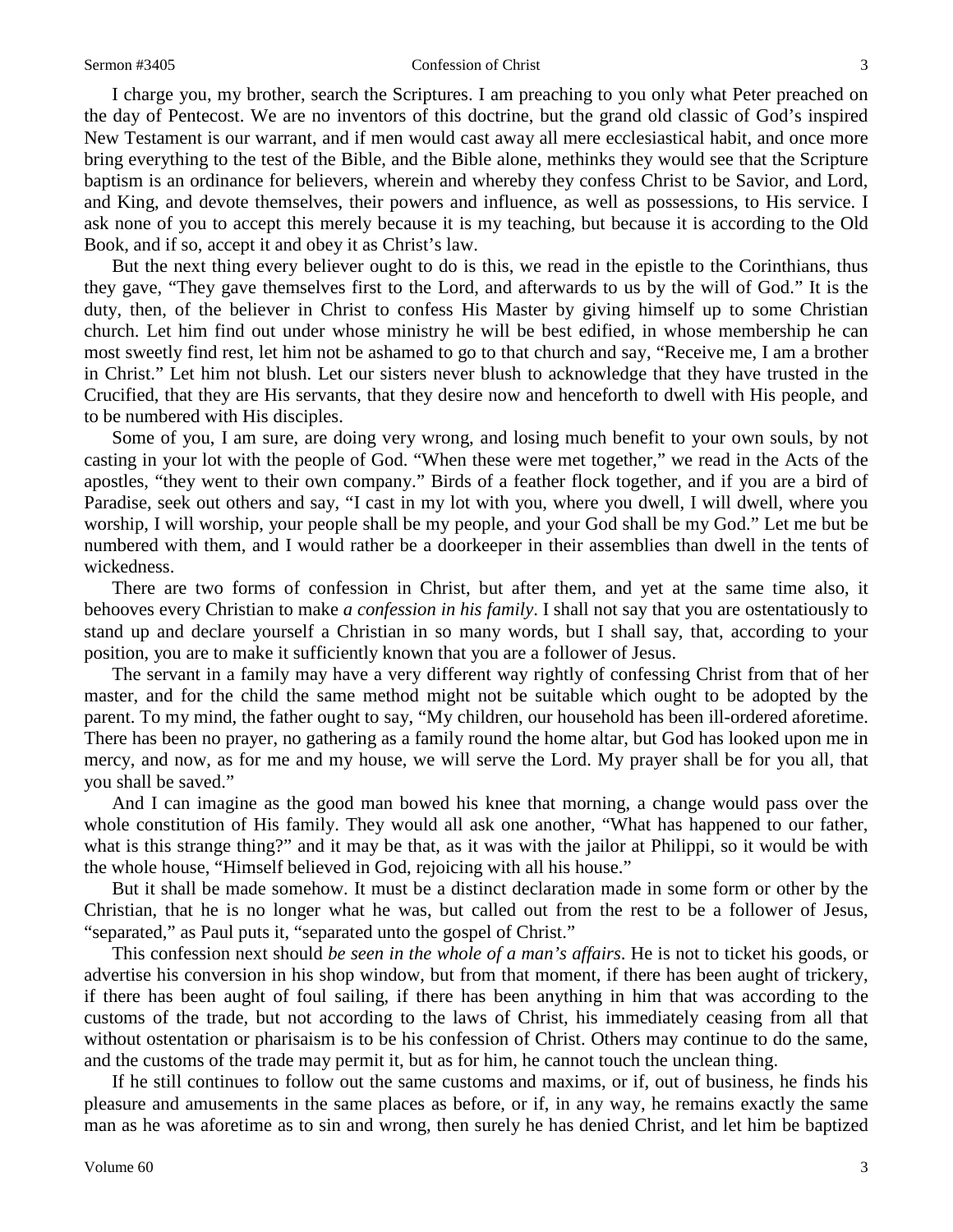as he may, and join the church as he will, he is nothing but a pretender and imposter, for the life does not agree with the confession that he is Christ's. "If any man be in Christ Jesus, he is a new creation, old things have passed away, and lo! *all* things have become new."

There is no true confession where there is not a changed spirit and a transformed life, or rather the confession is such as shall suffice to condemn the man out of his own mouth and send him out from God's presence a revealed pretender.

My dear brethren and sisters in Christ, you members of this church, I ask you to put it to your consciences, do you confess Christ in your business? You working men, do you confess my Lord and Master by fleeing those vicious and evil habits that are so common among your class? Are you no longer the lover of the lewd song? Do you no longer laugh over the indecent story, or the one that covers vile language? Have you foresworn the pothouse, and all the company that frequents it?

And you merchants, and you that call yourselves ladies and gentlemen, have you given up those frivolities, those empty vanities, those time murderers, those soul-destroyers, of which the most of your class are so fond? If grace does not make you to differ from your own surroundings, is it really grace at all? Where there is not a thorough separation from the world, there is cause to fear there is no close union to Christ. The best part of our confession to Christ lies in the practically giving up everything which Christ would not sanction, and the following out of whatever Christ would ordain.

Sometimes to follow Christ thus by confessing in Him will involve persecution, and then let me say *it will be a test point with you*. We cannot confess Christ at all unless we are willing to give up every connection, however dear, every relationship, however fond, sooner than let the conscience bow the knee to natural affection. You are to love as you never loved before those that are one with you in the flesh, but still Christ is to be above all on your bosom's throne

Oh! there are some professors who do not stand to this, they have not learnt the meaning of Christ's words, "If any man love father, or mother, or husband, or child, or wife, more than me, he is not worthy of me; and if any man love house or land more than me, he is not worthy of me." You tell me there are no persecutions now. Ah! indeed, perhaps if you followed Christ more fully, you would find out that there were.

There is many a timid woman who has to play the martyr still, and many a trembling young believer who has to find that, if there be no burnings, there are trials of cruel mockings, and blessed are they that bear these things without fear, for the sake of Jesus! But if ye flinch, if ye be afraid of men, ah! then ye count yourself unworthy, and ye shall not inherit the kingdom.

Oh! to go with Christ through all weathers, to bear His cross up the stiff hillside when the snowflakes beat with sting in your face. To stand with the gentle, but heroic woman in the pillory. To wear the fool's cap for Christ, and so have the hootings of half an age about one's brow, were glory, and honor, and immortality. And yet many forego the honor, shrink back into their ignoble cowardice, counting themselves not fit to be the followers of Jesus!

There will occasionally happen—I will only mention this, and then conclude this first part—there will occasionally happen in the course of conversation times when the confessing of Christ will become to the Christian an imperative duty, as when coarse infidelity is being avowed, or the Gospel of Jesus derided.

I do not say that you are always to speak, for sometimes it would be casting pearls before swine, but I will say that, if any unholy cowardice will make you hold your tongue and keep silence when you might have spoken for your Master's name, you have need to confess this sin with bitter tears, and trembling, lest that denial should not be the denial of Peter, for which there is forgiveness after sore repentance, but the denial of Judas, which followed only by remorse, made him the son of perdition.

Oh! stand up for Jesus! To be ashamed to own yourself a Christian, ah! then Christianity may well be ashamed of you. I know that is not the name, it is Presbyterian, Puritan, Methodist, hypocrite, oh! confess the impeachment, whatever it may be! If they choose to make even the term "hypocrite" a synonym for Christian, tell them that by the way which they call hypocrisy, even so do you in all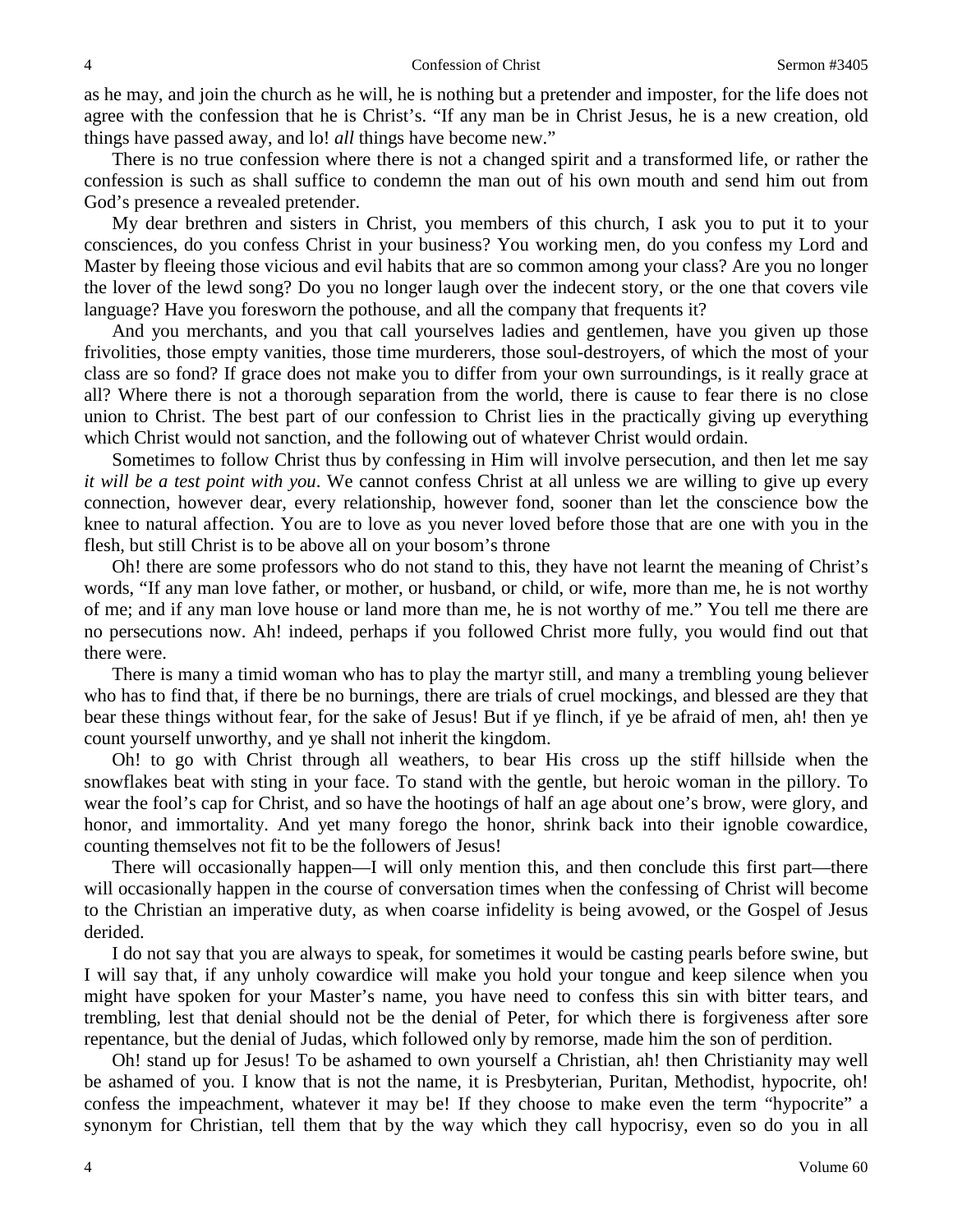### Sermon #3405 **Sermon #3405** Confession of Christ 5

sincerity worship the Lord God of your fathers. Be bold enough to stand in the front rank for Christ, and never hide yourself behind for fear of feeble man. He is worthy to be confessed, and dare to confess Him, I beseech you. Thus much in explanation of the duty.

Now the second point is to urge the argument for it.

**II.** WHY IS IT A DUTY?

To be very brief, first, *the genius of the Christian religion requires it*. The genius and spirit of the Christian religion is, first, *light*. Everything is above board with Christianity. We have no mysteries which are only revealed to a special few. We are not like those teachers of philosophy who keep their tenets for the initiated. The religion of Jesus Christ, as far as men are able to comprehend it, is as plain as a pikestaff. We, my brother, have no learned books to which to point you and say, "There is the secret locked up in the dead languages, and there in the process of reading some twenty tomes you may fish out the secret almost as clearly as the secret of alchemy."

No, but here is our secret—Jesus Christ, the Son of God, was made flesh, died for sinners, the just for the unjust, and whosoever believeth in Him shall be saved. If there be any mystery, it is only because there must be something mysterious in that which comes of God and tells of Him. But the Gospel never aims at mystery.

The old Church of Rome has written upon her brazen brow, "Mystery, Babylon, Mother of Harlots!" But the church of Jesus Christ saith in the language of Paul, "We use great plainness of speech." Now, where the very spirit and genius of Christianity is openness, bold display, a keeping back of nothing, it seems to be natural that every believer in it should never keep in concealment in his own breast his conviction, but should publish upon the housetop that which he has received.

Again, the genius of our religion is *life,* as well as light. Life is sure ultimately to be revealed, it cannot be altogether hidden. It is sure to sprout from the seed, though buried deep in the earth. Our religion is not a thing of churches, and Sundays, and Good Fridays, and Easters, and Christmases, and I do not know what besides. It is a thing of everyday life, for the kitchen and the parlor, the office and factory, the court of justice, the Houses of Parliament. It intertwists itself with all the rootlets of our inner nature and comes out in all our actions of outward behavior and conversation.

Hence, to hide it is impossible. "He could not be hid," should be as true of our Christian life as it was of our Lord. If it were a mere ceremony, it might be performed in, and confined to crypt or sepulcher, but since religion is a principle which acts upon the entire life, it ought to be, and must be, confessed.

The genius of our religion is also *fire.* Light, life, fire, by which I mean energy, divine energy. The Christian is, above all, a propagandist. He it is who, having a better truth than the Pharisees ever had, excels them in the missionary spirit. He will compass sea and land to make one proselyte, for the flaming religion of Jesus Christ can never be kept in the bosom of the man who receives it.

Even fire cannot be kept still, for once it falls amongst the stubble the conflagration must spread. The God that answereth by fire is a God who shall reign over this world, and the God of Christianity is that God of fire. Hence, beloved, since you are expected to operate upon others by your life and teaching, you must not dream of concealing your faith, for your religion requires it.

In the next place, *genuine love dictates it.* Ashamed of Jesus, who bought you with His blood, forgave you all your sins, made you a child of God! Oh! by the five wounds, and by the glorious passion, and the bloody sweat, and the travail of His soul, by the hands that bore thy name in heaven, by the heart that beats with love for you, how can you deny Him! Beloved in the heart of Jesus—

# *"When you blush be this your shame, That you no more revere His name."*

But never, never be ashamed of one so dear to you. Love inspires it.

But *gratitude also requires it*. Surely, brethren, those that are converted to God owe no small gratitude to the church of Christ, which was the instrument, in most cases, of their conversion. How can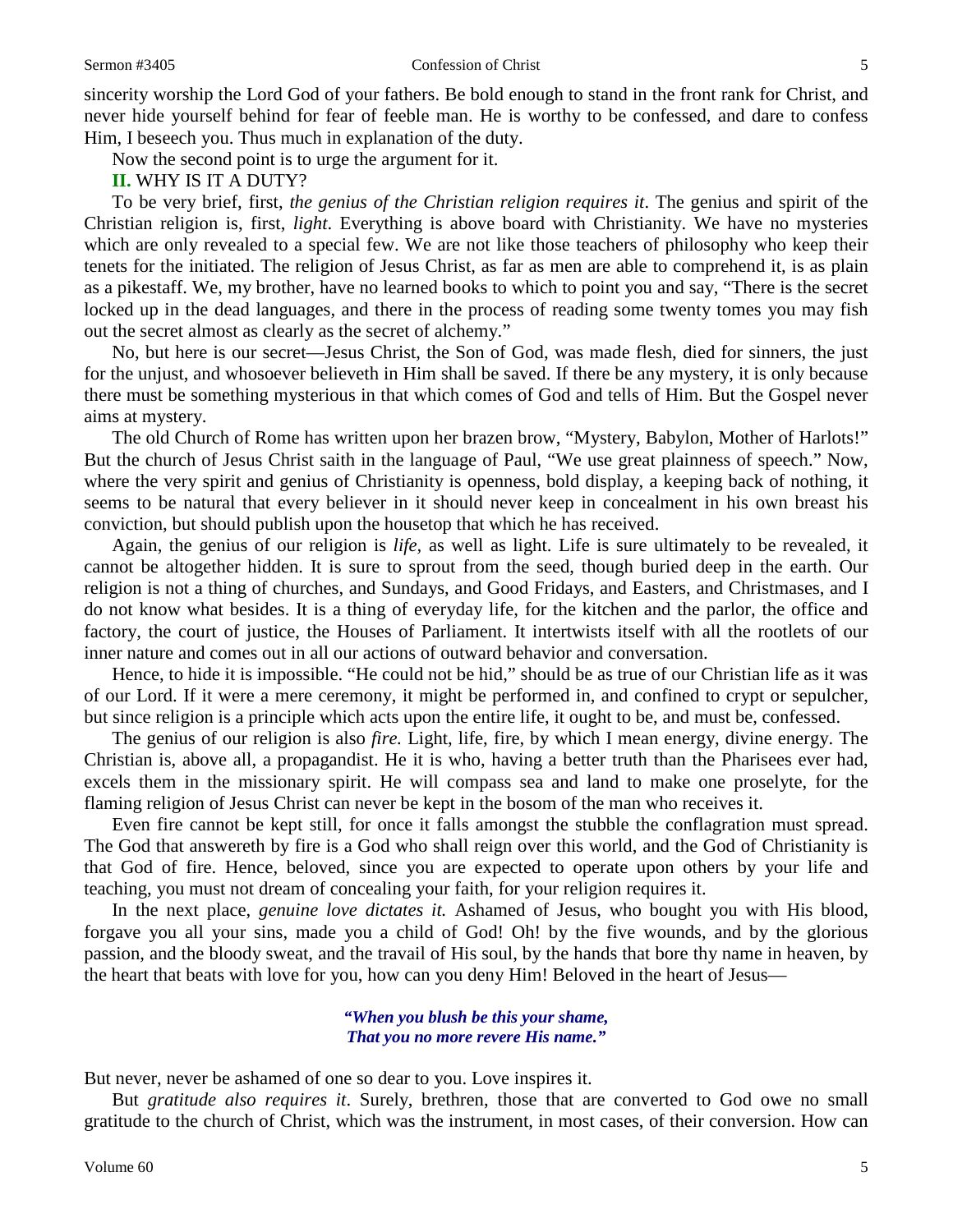we prove that gratitude so well as by assisting that church in all its work, that others also may be blessed? When I think of some Christians who say they love Christ, but have never joined the church, I put it to them, "Suppose everybody else did the same—every other Christian has the same rights as yourself—suppose, then, that all Christians should refuse to join in church organization, how would there be any hope for the world?" "Oh!" say you, "all others may do it!" Nay, if you may neglect it, others may. Was it not through some minister of Christ that you first heard the Gospel? Was it not through the Sabbath school or through some printed word that you first came to know Christ? Repay the debt you owe to the church by casting in your lot with your fellow Christians, and seeking to do the same for some other, who, as yet, is unrenewed by grace.

*Prudence* also, let me say, *suggests it to you.* "Prudence," you answer, "why, I thought it was prudence to keep out of the church, for fear I should dishonor Christ." That is imprudence, for it is going on your own way, a road Christ never marked for you. The truest prudence is to do exactly what the Master bids, for then, if anything should come amiss, you are not accountable for it.

"But," say you, "suppose I should dishonor Christ?" Yes, and suppose you are dishonoring Christ now? I think you had better run that risk than take the absolute certainty that you are dishonoring Him by your disobedience. "Well," says one, "if I were to avow myself a Christian, I should feel it such a solemn thing." Therefore, do it, for we want solemn things to keep us back from sin. "I should feel it such a bond to keep me in holiness." You require such a bond, accept it, and it shall be no more a chain to you, if you be sincere, than wings are a burden to a bird, or sails become a clog to a ship.

> *"Take His easy yoke and wear it, Love will make the burden light; Grace will teach you how to bear it, You shall bear it with delight."*

But, beloved in Christ, for your own good's sake, be not slow to do what your Master bids.

One other word will suffice. Over and above all other reasonings comes this, *Christ requires it*. Hear ye His words tonight, mine are but feeble, but let His roll in your souls like thunder, "Whosoever shall confess me before men, him will I also confess before my Father who is in heaven; but whosoever shall deny me before men, him will I also deny before my Father who is in heaven."

Now, mark from the connection, that denial means "whosoever shall not confess." The two verses are put in apposition and opposition. There is a blessing to the confessor. The curse is to the nonconfessor. "Whosoever shall not confess me"—for that is the denying here meant—"before men, him will I deny before my Father who is in heaven."

Will you willfully disobey the Master you profess to serve? Will you raise quibbles to His face, and questions in His very presence? They are His words. They can bear no other meaning. They are not to be disputed, but to be obeyed. These are not the decrees of the Council of Trent, or you might fling them to the winds. They are not the ordinances of a bench of bishops, or you might tread them under foot. These are not the commands of any minister of any sect, or you might, if you would, reject them.

But they are the royal authoritative words of Jesus Christ Himself. I charge you, by your loyalty to your King—I charge you by your indebtedness to your Redeemer—I charge you by your love to Him whom you call Master and Lord, if hitherto you have not confessed Him, make haste and delay not to keep His commandment, and acknowledge Him, that He may acknowledge you, and never be ashamed of Him again, lest at the last He should be ashamed of you.

I shall urge no other reason. If that last convince not, the spirit of obedience is lacking, and I would not even ask any of you to confess Christ if you did not mean to obey Him. Were it otherwise, I would say, "Stand back! Stand back! If you do not love Him, He has never washed you from your sins, if He is not your Savior, if you have never been born again, if you are not truly His servant in the name of God, do not touch baptism, or His supper, never come to the communion table if you have no right there,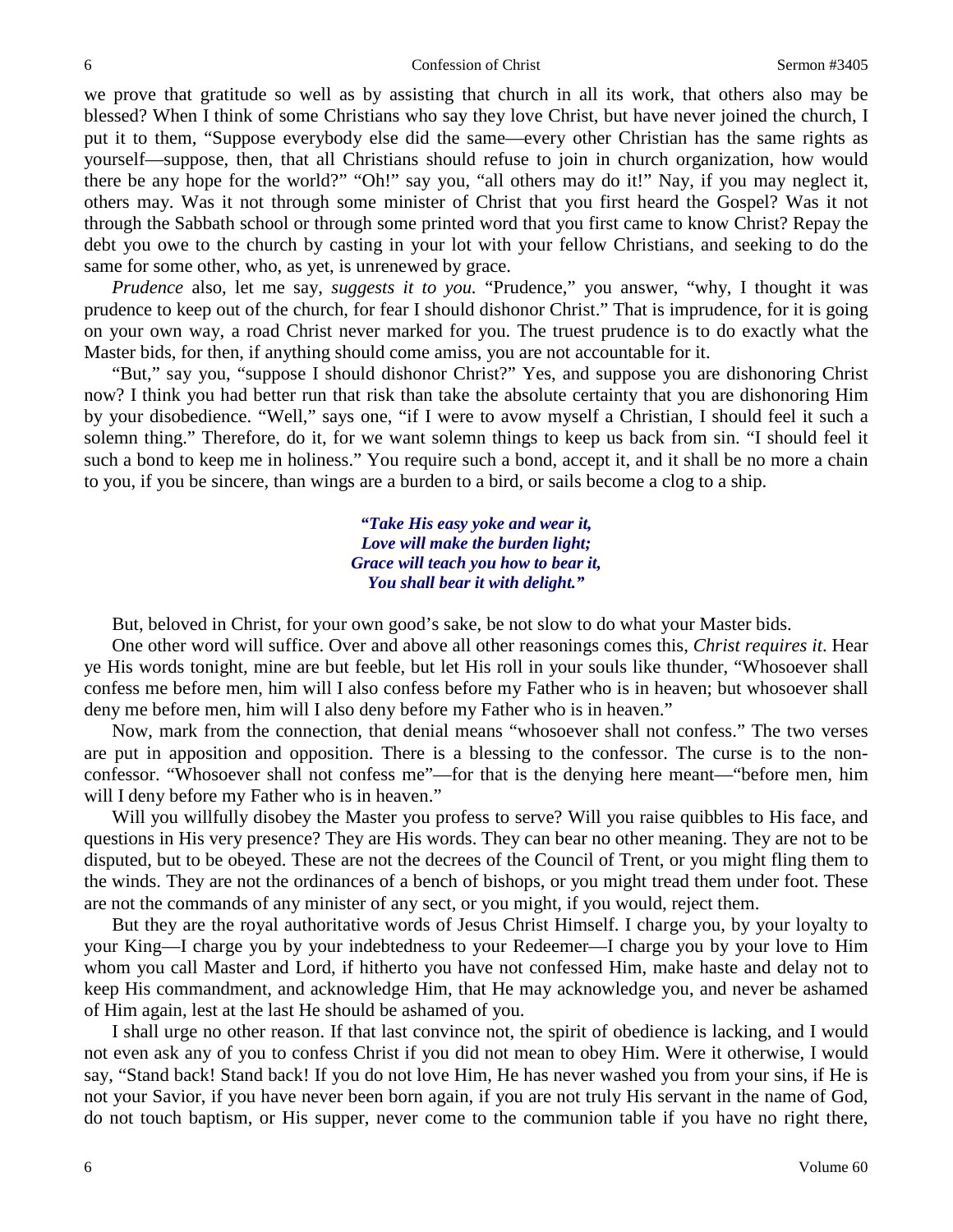profess not to be a Christian if you are not, and say not, "Our Father who art in heaven," for your Father is not in heaven, you have no part or lot in this matter, you are in the gall of bitterness and bond of iniquity, and harsh as the words may sound, these words are true, "Repent, and be converted," that ye may obtain these blessings.

Fly to Christ, and trust in Him, for until you do you have no right to the ordinances of God's house, there is no room for you in God's family, you are not His child, but an alien, a stranger, an outcast. May the Lord, in His mercy, bring you to know it, and then bring you to Jesus, and adopt you into His household, and you will give Him the praise.

Now, the last thing is to be treated with brevity, but great solemnity, because we are to inquire—

**III.** WHAT ARE THE REWARDS AND PENALTIES ATTACHED TO THIS DUTY?

Here we have two sanctions. "He that confesseth me before men, him will I confess before my Father who is in heaven." Take this sentence home with you, every one of you. What Christ is to you on earth, that you will be to Christ in heaven. I shall repeat that truth. Whatever Jesus Christ is to you on earth, you will be to Him in the day of judgment. If He be dear and precious to you, you will be precious and dear to Him. If you thought everything of Him, He will think everything of you.

There are in my text, it appears to me, two judgment seats. There is one on which you sit, and there is one before you, which is better. Shall I take the world—the world which contemns two things, it contemns civil vices and holy duties? Shall I take the world, which will call me a bigot, a fanatic, if I go with Christ? Shall I take the world with its pleasures and amusements? Shall I take it with its sins and laxities of morals, with its looseness and general trifling? Shall I take that, or shall I take my Lord and Master, and be thought a fool because I dare not, cannot do as others do? Shall I keep in the narrow path which He has mapped out? Which shall it be?

I believe that salvation is of grace, but there is such a thing as a human will, and God does not violate it. There is a time when every man sits just on that judgment seat, and blessed be He to whom God gives grace to say—

## *"Jesus, I, my cross have taken, All to leave and follow Thee."*

On that judgment which you now make, sitting on that judgment here, humanly speaking, will depend that other judgment from the other judgment seat of the great white throne. Methinks I see the Master, He has come in the clouds of heaven. Hark, how the silver trumpets ring, the dead are rising, the pillars of heaven are shaking, stars are falling, solemnities, unseen before, attend the dread assize, and the books are opened, and every soul may be judged by this one thing—did he confess Me before men?

Did he call Me his Master in his heart, and give himself up to My cause? Then I confess that he is mine, and though he were poor and despised, rotted in a dungeon, or was burnt at the stake amidst execrations—I confess him, he is Mine. He said that I was his, and now I say in return that he is Mine. He judged that he would take Me, I judged that I have taken him. He confessed Me, I confess him.

But see the other—see the timorous wretch who knew something about Christ, but knew too much about the world—who loved the silver of Demas, or the pleasures of Jezebel—let him come forward.

What is the Master's sentence about him? It is very short, but very full, "I never knew you." They did not know Christ on earth, and now He does not know them. He is the only Savior, and that only Savior does not know them. They were the gay party, and there was much ridicule poured upon belief in Christ. The gay young lady thought that she must take her share in this, or she might be suspected of falling in with the despised people of God. She did not know Christ. No! and He will not know her in that day when the beauty will have gone from her cheek, and the grace and charm will have departed from her form.

Yes! that man of business who was talking the other day with his fellows, and the conversation turning upon religion, there was some joke made against the Gospel, or some of its sacred doctrines, and though he knew it was wrong and mean, he thought he must joke too, unless he should be thought to be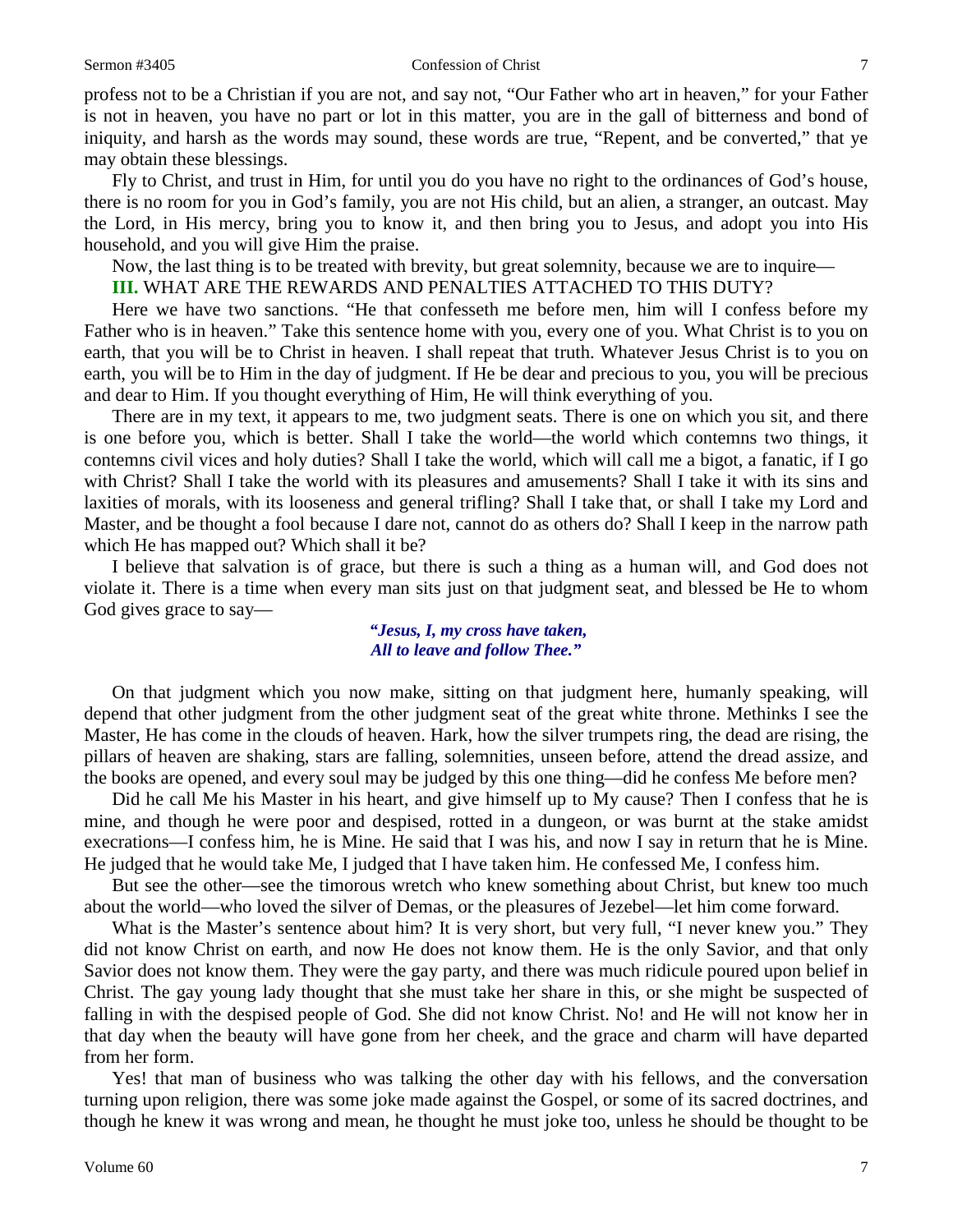one of the class who follow Jesus of Nazareth. He was too respectable to know Christ, and Christ will be too respectable to know him.

Let me say to all the counts and countesses, the dukes and duchesses, the royal highnesses and royal personages of all denominations that are fretting out their little hour, the true dignity will be to know Christ, and the true horror to be unknown of Him. Oh! happy shall that man be whose name was handed down from man to man amidst scorn, and shame, and spitting, because he took Christ's part.

"Stand back, ye angels!" the King will say, "Stand back, ye seraphim and cherubim! Make way for him, he loved Me in the days of My scorn, he suffered for me on earth. I know him. My Father, I confess him before Thee in heaven amidst the glories of My throne. I confess him before Thee, he is Mine."

But the apostate, the turncoat, the careless, the non-confessing, whatever be their dignities, and names, and honors, and glories here—though the world's church may count them good and offer a song for them beneath its domes—if they have not trusted Christ with their own heart, and have not loved Him with their own soul, it shall be all in vain. Though they have been decorated and almost adored, Christ shall turn coldly upon them with "I never knew you!" "But, Lord, we ate and drank in Thy courts!" "I know you not; depart from me." "But, Lord! are we then to be forever banished from Thy presence?" "I never knew you, your loss is eternal, your ruin must be final."

Choose ye, this night, whom ye will serve. By the living God, before whom I stand, I adjure you this night decide for Christ. If God be God, serve Him. If the Devil be God, serve him. One way or the other. If Jesus Christ be worthy of your love, let Him have it, and take up your cross. But if He be not, then trifle with religion still, and go on your way.

But I cannot finish so. Consider, think, and turn unto Him with full purpose of heart. Give yourselves to Him. Unite yourselves with God's people wherever you may find them. Cast in your lot with the lovers of Jesus in whatever Christian denomination you may happen to meet with them. The Lord bless you and them, and own you in the day when He shall appear. May God add His solemn sanction, for Jesus' sake. Amen.

# **EXPOSITION BY C. H. SPURGEON**

# *MATTHEW 10:16-23*

**Verse 16.** *Behold, I send you forth as sheep in the midst of wolves: be ye therefore wise as serpents, and harmless as doves.*

It is a strange errand that you are sent upon—not as dogs to fight with the wolves. Yet you are to fight with them, but you are to go as lambs in the midst of wolves. Expect, therefore, that they will rend you. Bear much, for even in that you shall conquer. If they kill you, you shall be honored in your death. As I have often said, the fight looks very unequal between sheep and wolves, yet at the present moment there are vastly more sheep in the world than wolves, the sheep having outlived the wolves.

In this country at any rate, the last wolf is gone, and the sheep, with all their weaknesses, continue to multiply. "That is due," you say, "to the shepherd." And to Him shall your safety and your victory be due. He will take care of you. "I send you forth as sheep among wolves." But do not, therefore, provoke the wolves. "Be wise as serpents." Have a holy prudence. "Be as harmless as doves," but not as silly as doves.

**17-19.** *But beware of men: for they will deliver you up to the councils, and they will scourge you in their synagogues; and ye shall be brought before governors and kings for my sake, for a testimony against them and the Gentiles. But when they deliver you up, take no thought how or what ye shall speak: for it shall be given you in that same hour what ye shall speak.*

And very remarkable were the answers given by the martyrs to those who persecuted them. In some cases, they were altogether unlettered men, feeble women, unused to the quibbles and the catches which